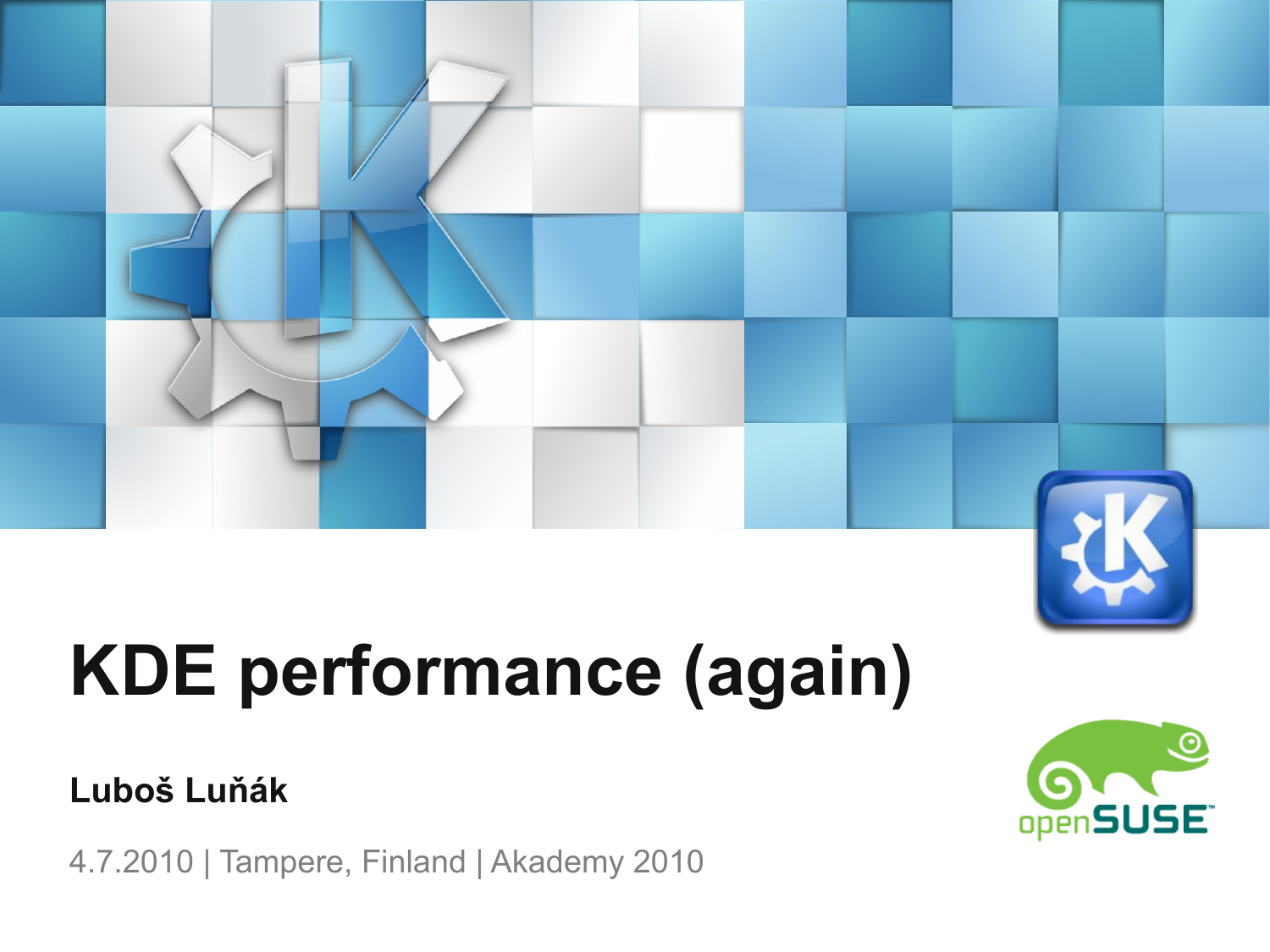

### **Do we know our resource demands?**

- Akonadi?
- Nepomuk?
- Plasma clock?
- KWin compositing?
- 4.4 to 4.5 change?

● …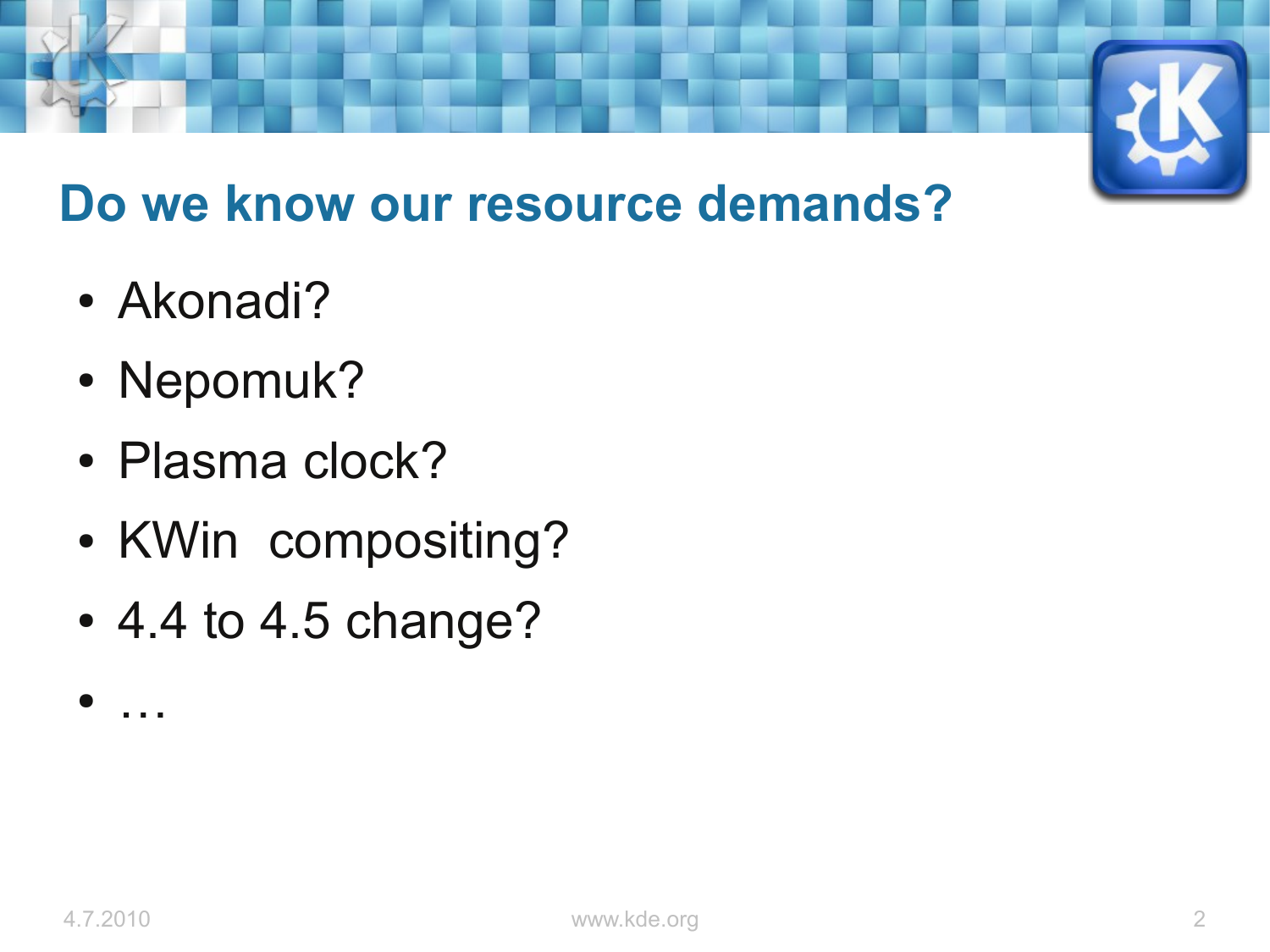

### **Do we know our resource demands?**

- Akonadi?
- Nepomuk?
- Plasma clock?
- KWin compositing?
- 4.4 to 4.5 change?
- …
- Do we care?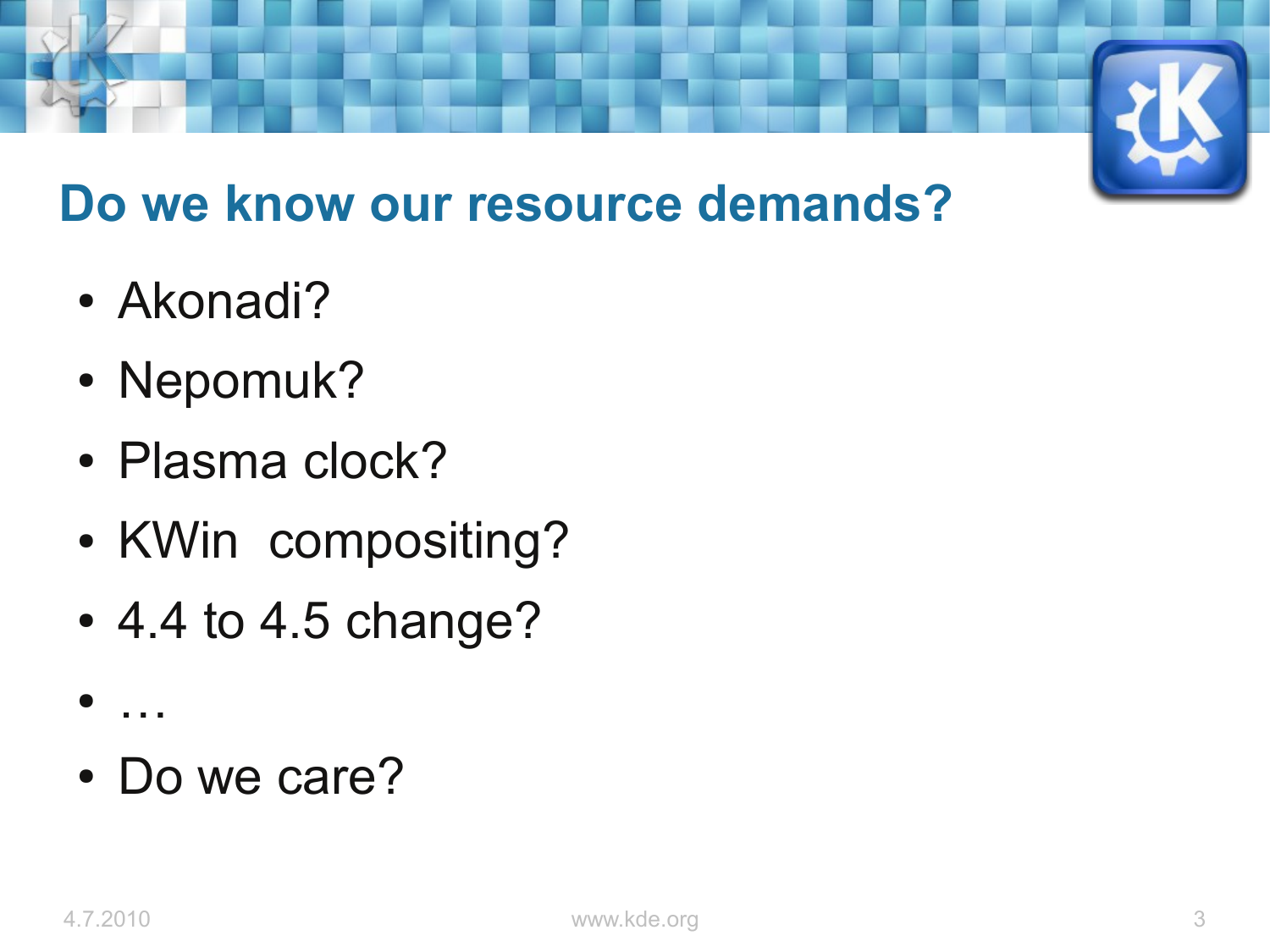### **Rule of the big three**

- "Choose two, you can't have the third"
- For performance: good, efficient, in time
- = > performance is always last, unless it's bad enough to affect "good"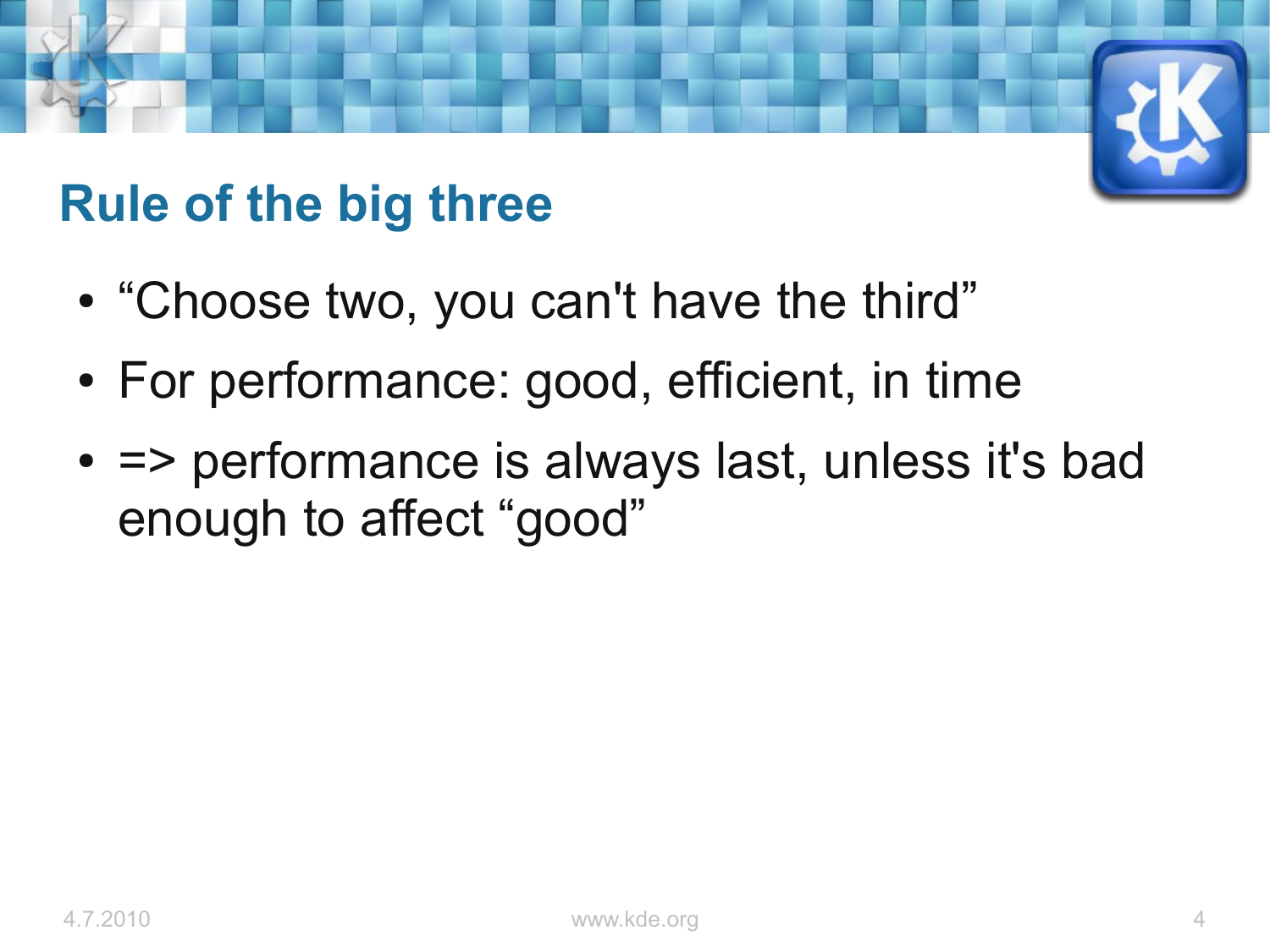### **Benchmarking basics**

- Use a proper tool
- Really measure what is intended to be measured
- Minimize noise
- Comparable conditions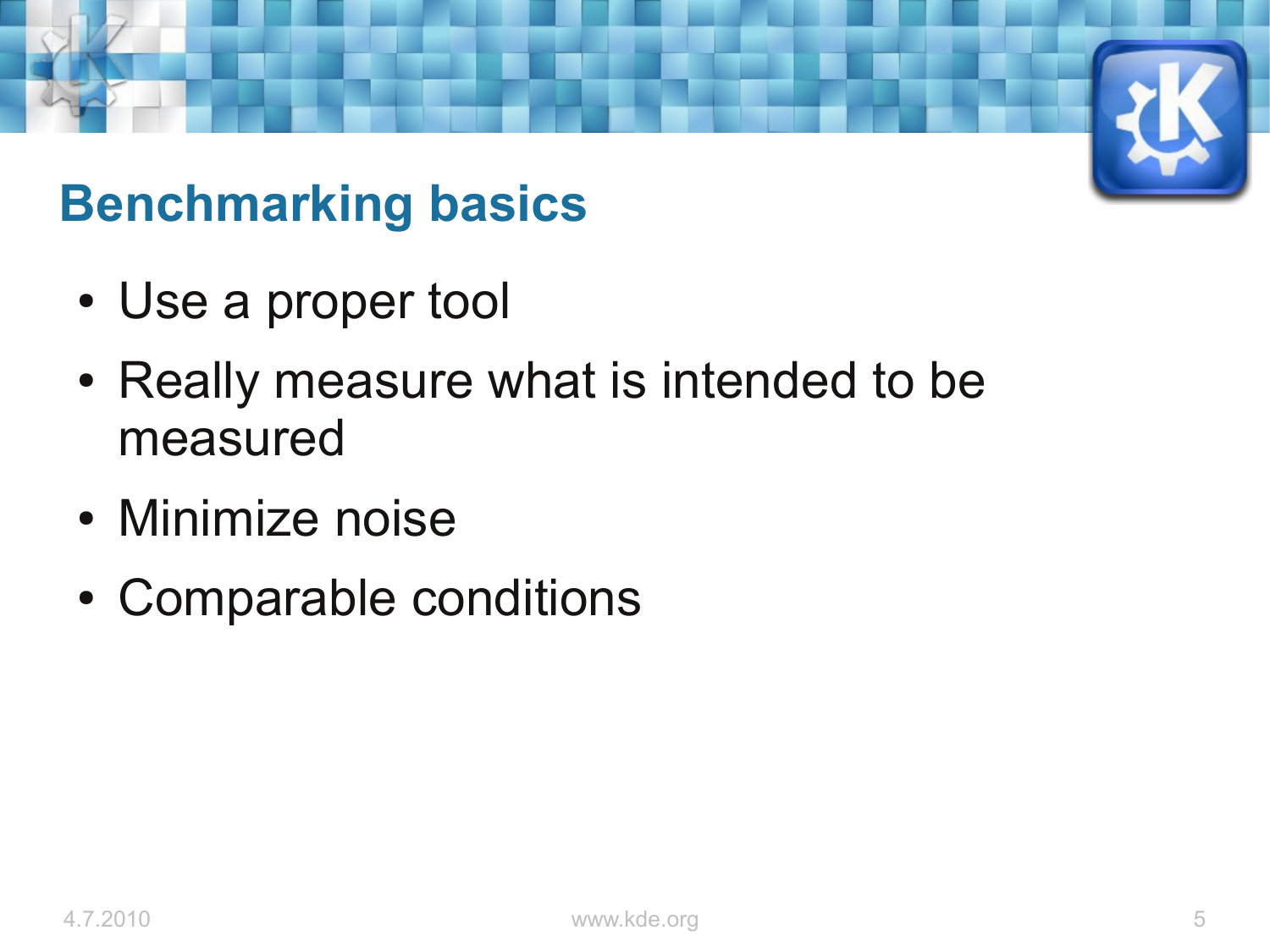## **System memory**

- Forget classic tools like 'top' or 'free'
- KSysGuard
- Exmap
- xrestop
- Processes can be quite expensive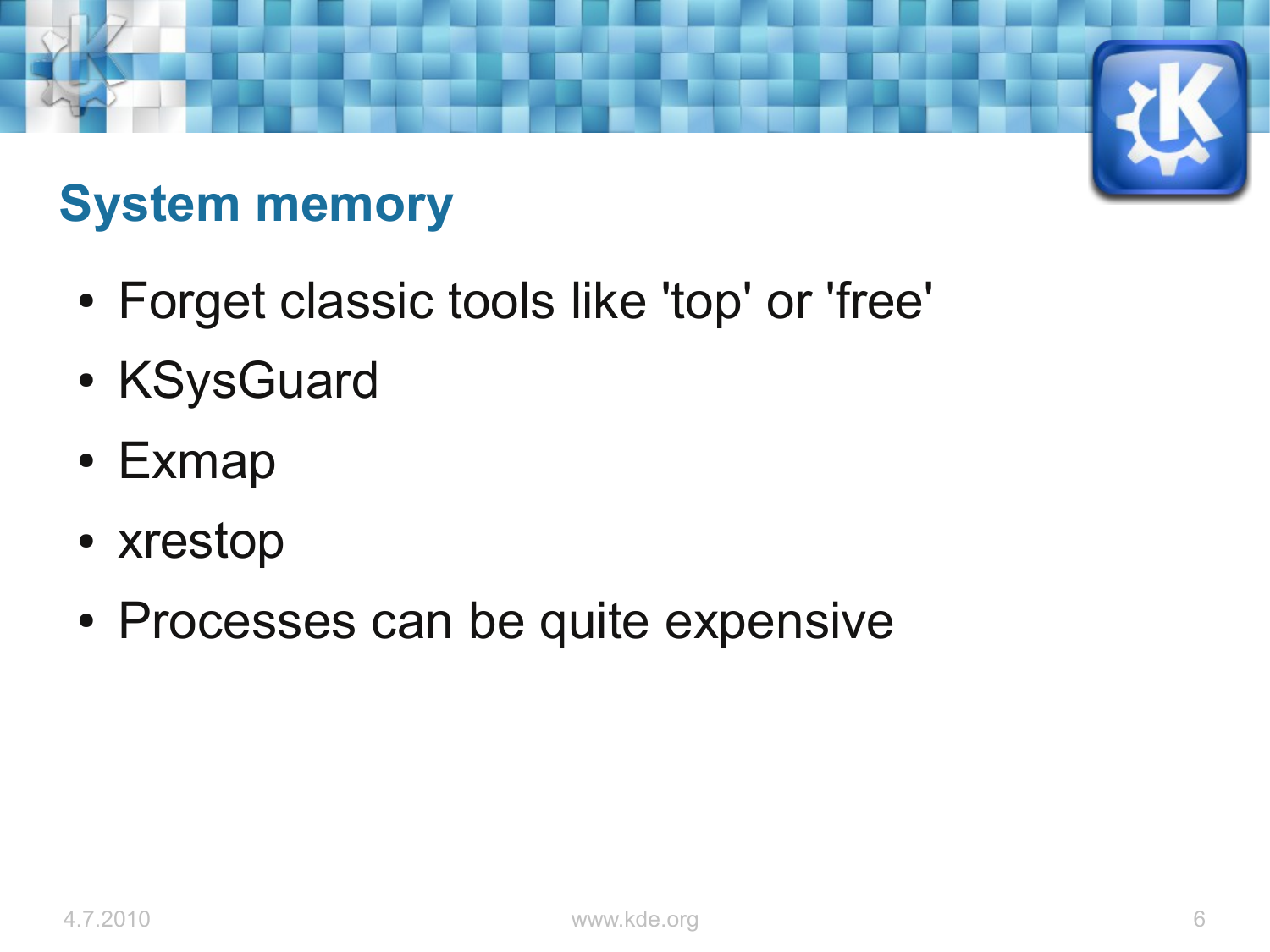### **Application memory**

- KSysGuard
- Massif
- kdesdk/kmtrace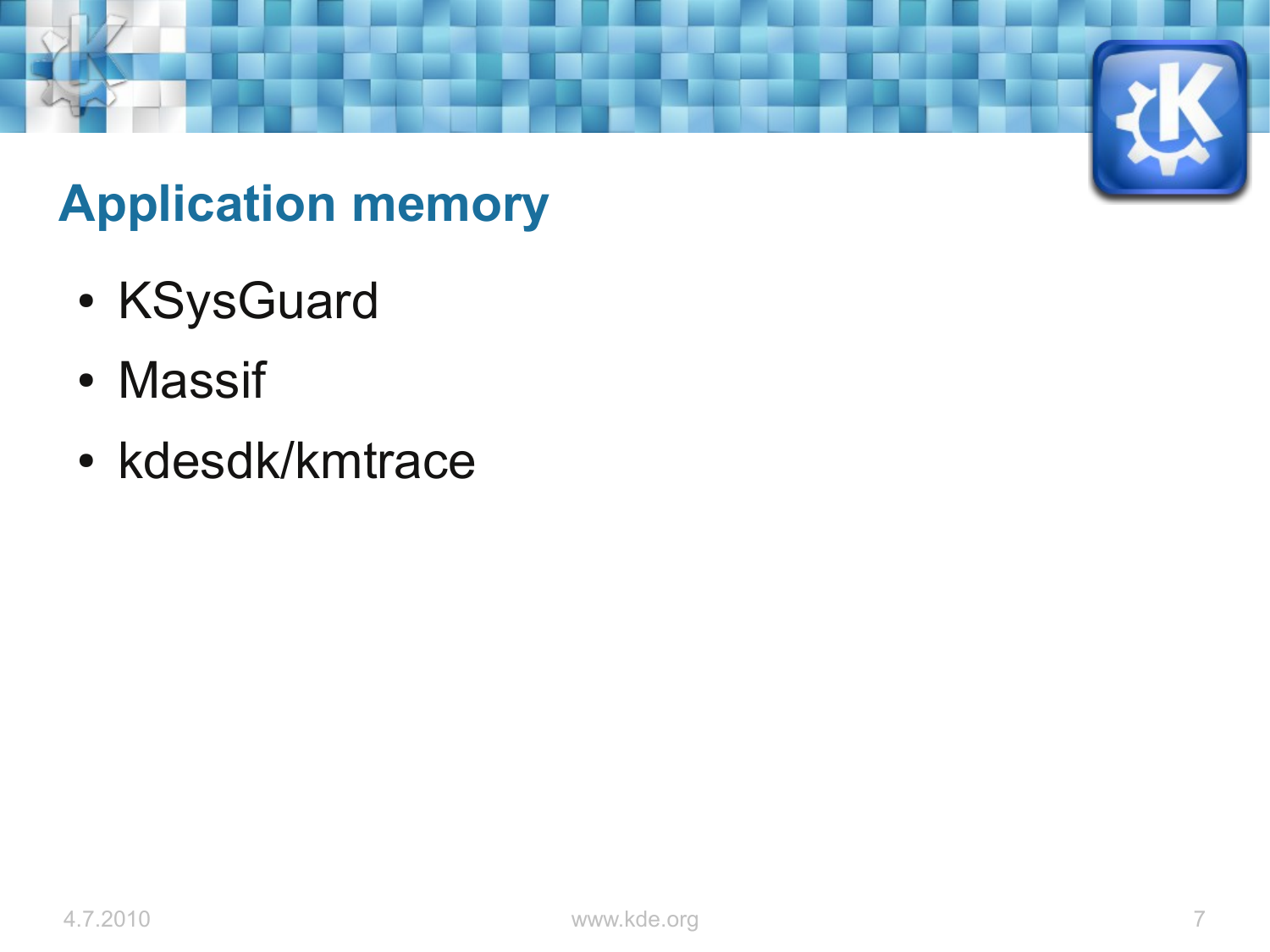

### **CPU usage**

- QTime
- Callgrind/KCachegrind
- Sysprof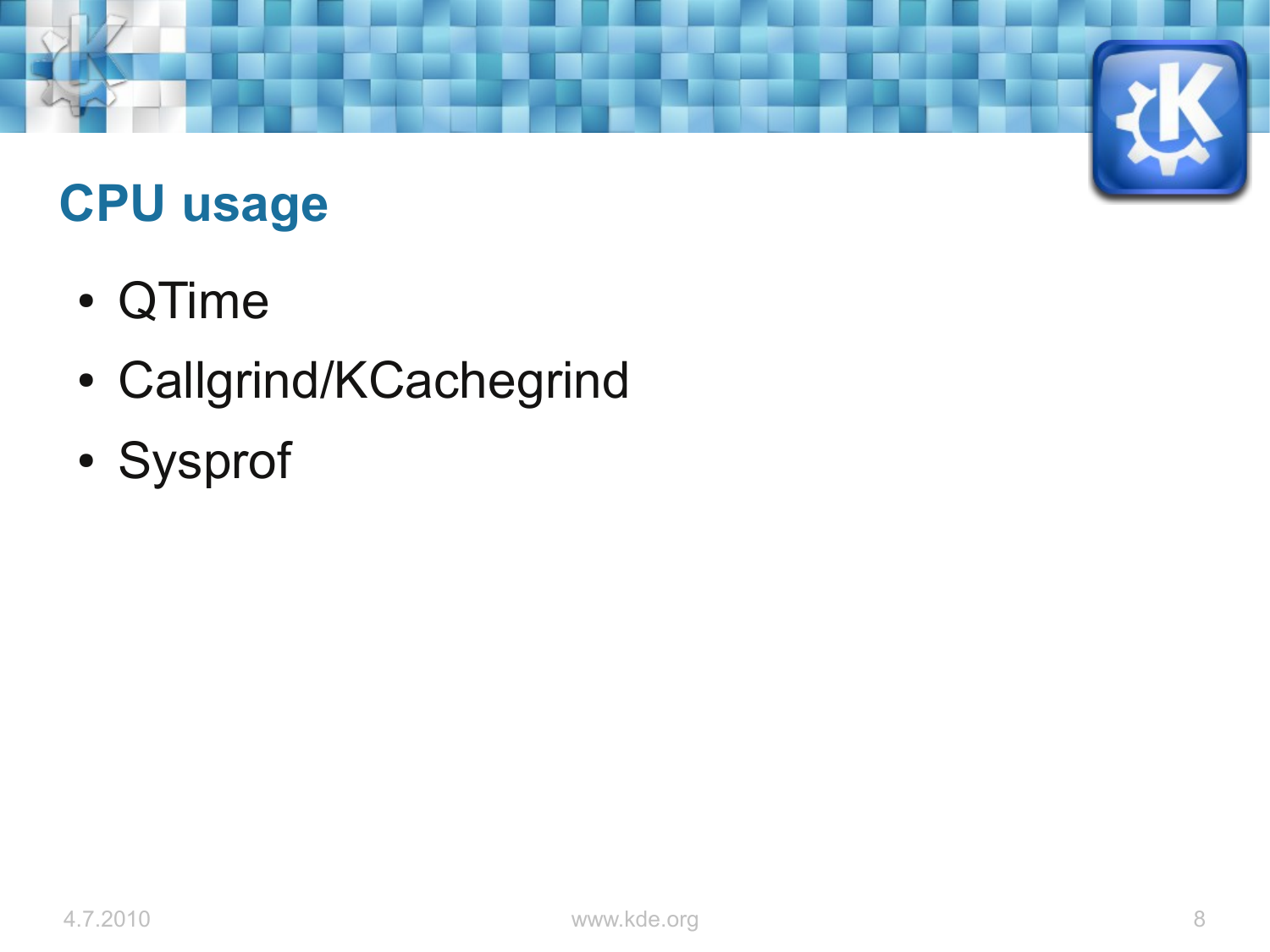

### **I/O**

- strace (-e file)
- SSD